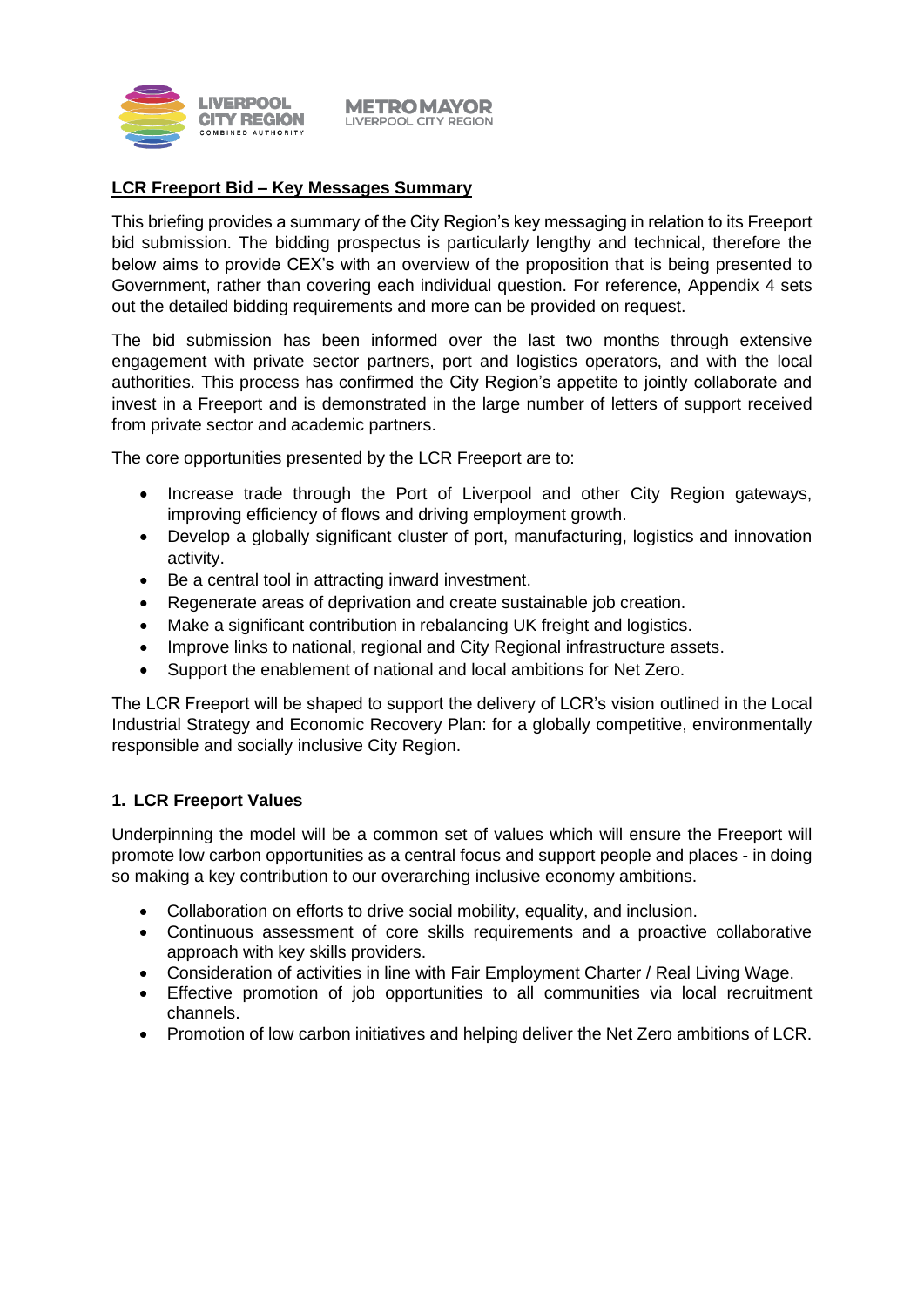# **2. The LCR Freeport Proposition**

#### *Building on past experience*

Liverpool City Region has a long history of developing and managing Freeports through the work of Peel Ports (Mersey Docks and Harbour Company) in the 1980's and 1990's. The former Freeport Director has supported the preparation of this proposal and coordinated engagement with local customs officials.

# *Low carbon multimodal infrastructure*

Core to the future of decarbonising bulk and containerised goods is the ability to utilise all necessary modes of transport in the most efficient way possible. The Port of Liverpool, as the primary customs site, is the key conduit for trade into the City Region and beyond but sits connected to a range of multimodal sites throughout LCR which are rail, road and water connected. As an integrated multi-gateway, multi-modal infrastructure the City Region is positioned perfectly to create a new customs, investment and innovation platform with much of the most desirable infrastructure already in place.

Multimodal connectivity to major logistics sites in LCR and beyond (via the Manchester Ship Canal, road and future rail connectivity) supports a low carbon logistics approach and the efficient import and export of goods by road, rail and sea to global markets. Those businesses who rely on aviation for the time sensitive movement of goods have access to airside Freeport facilities at Liverpool John Lennon Airport.

## *Post Panamax globally connected freight terminal and network of rail terminal capacity*

Liverpool, as a nationally significant, deep water, west facing port, is a natural location for a Freeport because of a renewed emphasis on global trade post-Brexit. The designated Freeport sites, which include a number existing rail terminals in Knowsley, Sefton, Halton and planned rail terminals in St Helens and Salford, are located within established and emerging areas of logistics and manufacturing capability and within populated parts of the City Region.

#### *Ability to realise investment on well connected, strategic sites of scale*

The diagram below illustrates the range of tax and customs sites within the LCR Freeport, demonstrating the linkages between the Port of Liverpool, and across the wider Freeport (see Appendix 3 for a list and description of all the sites). This illustrates the multi modal strengths and well-established infrastructure which are articulated above and in Section 3 below.

The three tax sites provide a strong offer for inward investors, each with complimentary strengths and significant developmental capacity:

- 1. Wirral Waters: a nationally significant regeneration site that will support the advanced manufacturing base and be a focus for dedicated maritime and decarbonisation innovation activity. Occupier driven, Wirral Waters provides port and strategic road access, and links to key assets such as Cammell Laird.
- 2. Parkside, St Helens: the largest strategic site within LCR, it will be rail enabled and have extensive capacity to support efficient logistics and manufacturing activity. It is an investor-led proposition, with major opportunities to build on existing R&D and decarbonisation within Foundation Industries, as well as creating on-site energy.
- 3. 3MG, Widnes: major gateway site with established multimodal infrastructure. 3MG straddles the Liverpool Branch of the West Coast Mainline enabling the multimodal shift and has an existing Customs & Excise Inland Port. Freeport tax site status will also support clustering to continue the innovative work and investments in relation to Hydrogen taking place in Halton and the City Region.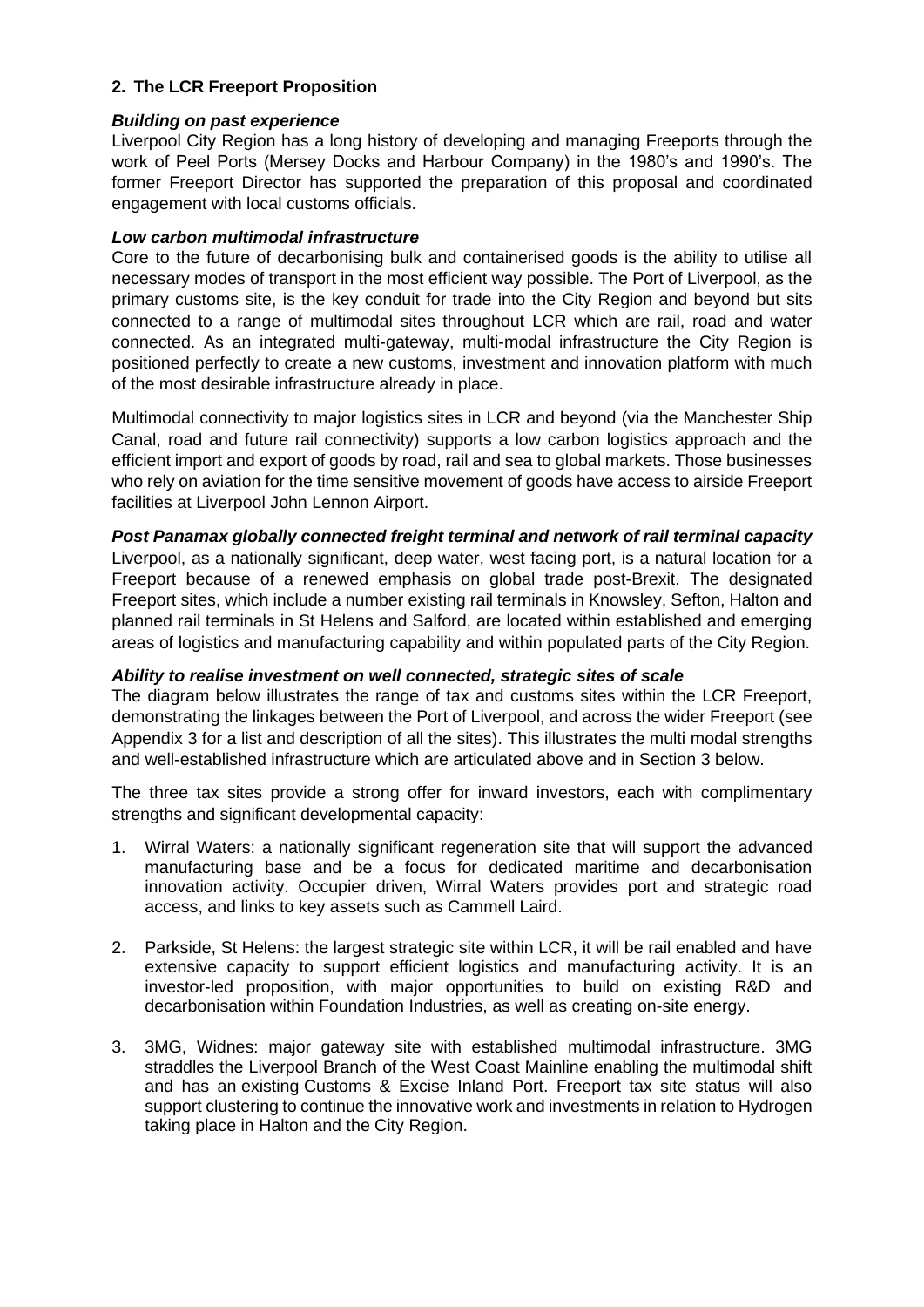In addition to the tax and customs sites, LCR Freeport will identify 'Freeport Opportunity Zones'. These are areas beyond the current technical scope of Freeport, but which may demonstrate significant value to the wider proposition at a later stage or second phase of the Freeports model. These currently include Liverpool John Lennon Airport, Halsnead Garden Village, in Knowsley, and Ellesmere Port (Vauxhall).

#### Liverpool City Region Freeport - Overview Diagram



This strategic array of sites will be underpinned by LCR's sector strengths in existing manufacturing, maritime, pharma and automotive in particular. Such sectors are key drivers for R&D and new supply chain opportunities that Freeports are designed to bring (see Section 8 for more detail).

# *A Freeport that is underpinned by innovation*

Sustained innovation will be a key objective for the LCR Freeport, which will catalyse new investment in industry/academic collaborations. It will enable new technology testing for more efficient digital customs solutions, new transport and maritime technologies that support decarbonisation.

Through conversations with industry, academia and the Connected Places Catapult, there are identified avenues for utilising the LCR Freeport in coordinating existing research around carbon capture and storage, smart ports, alternative fuels (particularly in relation to hydrogen and shipping), and zero carbon buildings.

The offer will build on maritime innovation (with particular opportunities at Wirral Waters and links to key local assets such as the National Oceanography Centre). It will further unlock collaborative opportunities linked to our digital infrastructure strengths (e.g. SciTech Daresbury & MTC's Digital Manufacturing Accelerator) and build on proven industry led digitisation programmes such as LCR4.0.

The LCR Freeport will be a base for the development of an innovation Collaboration Hub, providing a structure which connects strategically into the array of world class innovation assets that the City Region has to offer, and in further supporting wider innovation aims around catalysing commercialisation. This strategic approach will result in LCR Freeport being ideally positioned to successfully access funding streams such as the UKRI Freeport Challenge Fund.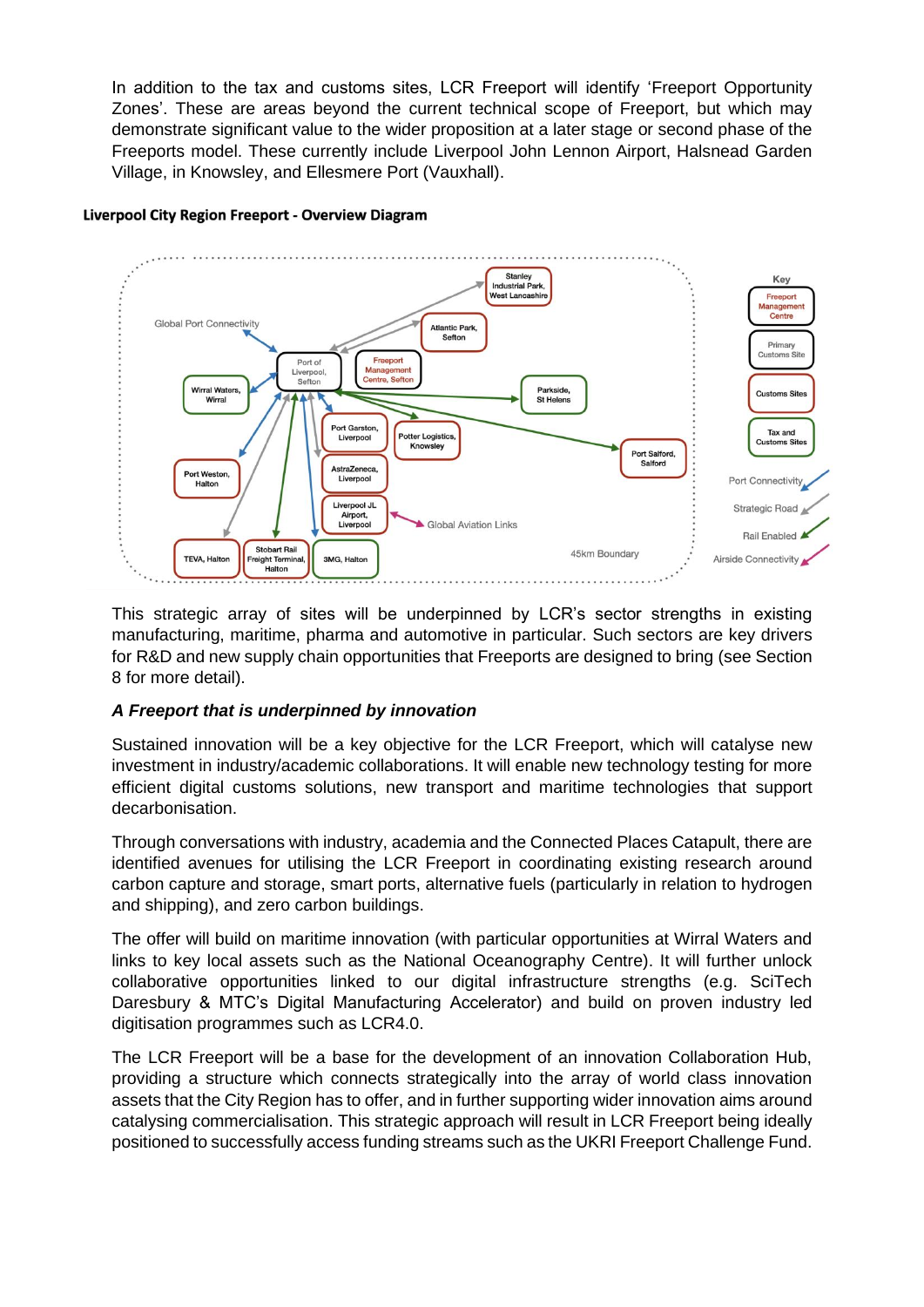# **3. A credible and coherent economic geography**

The LCR Freeport is centred on its unique configuration of multimodal infrastructure including the deep-water container terminal at the Port of Liverpool, multiple rail heads operated by a range of operators and the airport. The City Region manufacturing capability and logistics warehousing capacity is supported by this infrastructure.

The City Region's ability to optimise this infrastructure and import and export cost effectively is key to its future growth. A strategic strength of the Liverpool City Region is the ability to combine multimodal port infrastructure with business capability and large population centres in close proximity.

The inclusion of multimodal sites on the Manchester Ship Canal both within and outside the Liverpool City Region extends this strategic advantage. All Freeport Sites are, or have the potential to be, rail or water connected. This allows the Freeport to decarbonise the freight flows through the key port sites, in particular  $L2 -$  the deep-water terminal at the Port of Liverpool, by reducing the volume of goods leaving and arriving at the port via road benefitting local air quality and congestion issues.

Daily services at key rail terminals within the Outer Boundary allow for goods imported and exported via Felixstowe ensuring that UK imports and exports via routes exclusive to Felixstowe can be handled sustainably. Increasingly, rail solutions are being employed to transfer goods to and from regional ports to Scotland and other parts of England as well as innovative work to shorten the viable rail journeys to allow for short rail connections between strategic multimodal freight terminals (e.g. between Port of Liverpool and Port Salford).

Note: the full list and description of tax and customs sites is provided in Appendix 1.

#### **4. Strategic leadership driven through a strong governance and management structure**

#### *Governance*

The Freeport governance structure will be under-pinned by an unincorporated joint venture Freeport partnership agreement, with an accountable body (LCRCA). A Management Board of twelve permanent members will be established under the Freeport Joint Venture Agreement, balancing public, private and academic stakeholders who are responsible for delivery.

A wider Steering Group will also meet monthly and assist the Freeport management team in setting its plans for approval by the Board and in delivering the objectives of the Freeport at pace. Furthermore, there is scope for a number of sub-groups relating to key themes, such as innovation, key operators, skills and employment etc. The LEP Sector Boards will also directly support specific sector interests.

#### *Management*

A Management Team will be based at a Freeport Management Centre in Bootle. The operational hub for the management and governance of the Freeport, it will bring together trade and customs managers with economic development, inward investment, and planning specialists to drive the potential presented by the Freeport. The Freeport Management Centre will also convene, host and coordinate the innovation programme and facilitate R&D activity within the Freeport itself.

#### *Resources and sources of income*

The detailed establishment and operating costs are to be defined in detail at the next stage. However, this will include a Freeport IT System, expected to cost c£150,000 and cost £10,000 to manage annually. Property and other operating costs are expected to be c£50,000 per annum. Indicative annual staff costs to be based at the Freeport Management Centre, are illustrated in the initial Freeport operating model to be c£769,000. Some of these staff costs may be reduced should some of the roles be deemed as being pro-rata/part-time.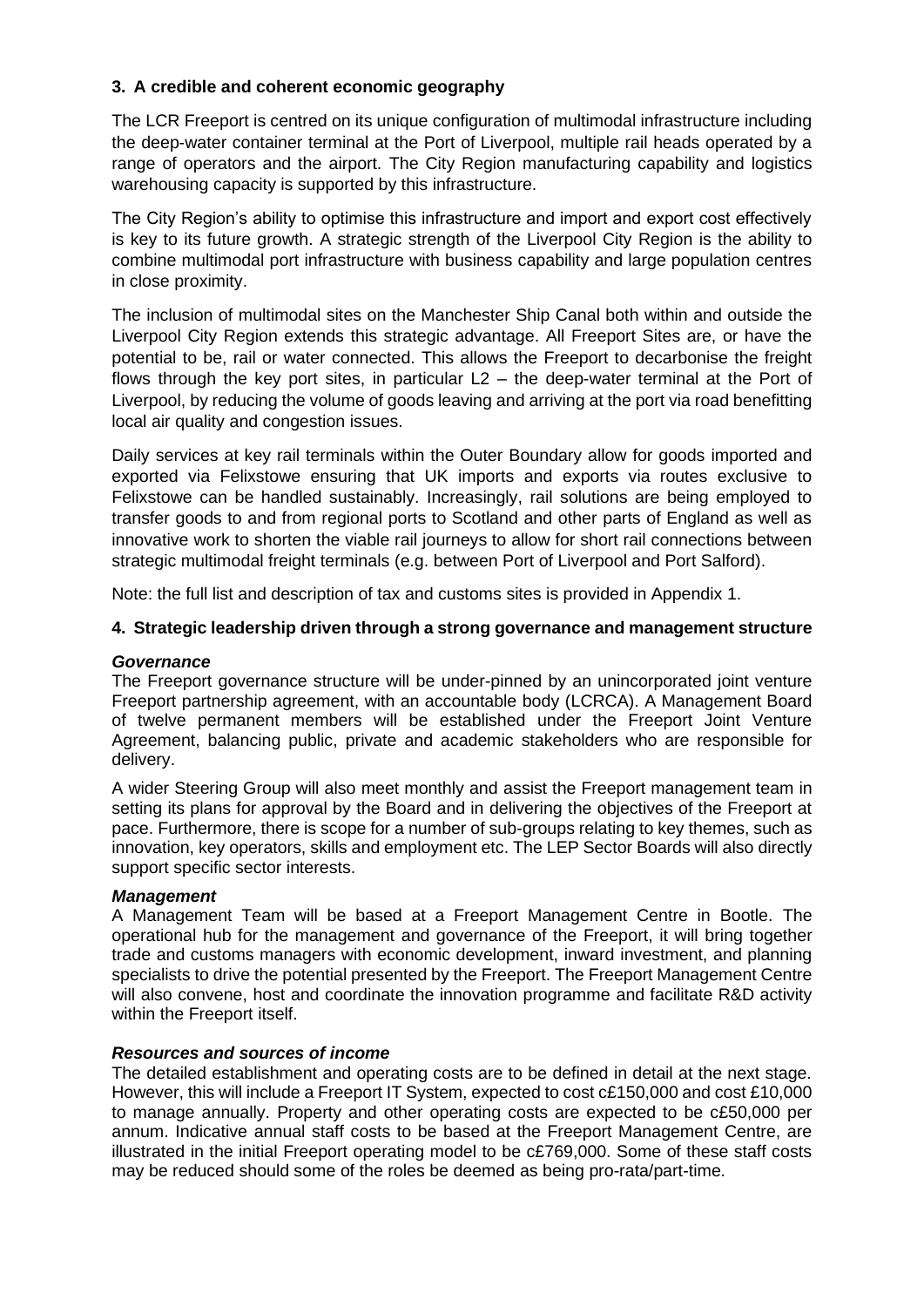The detailed operational model is to be determined at the next phase. The costs outlined are expected to be met by a combination of the following:

- Funding from Government;
- Income from Customs Administration;
- Income from Tax Sites:
- Secondments from partners (public and potentially private sector); and
- Funding from across the partnership base.

The detailed proposal for this will be agreed with Government and partners and developed within the detailed Business Case.

# **5. Enabling delivery of the Freeport through the planning environment**

LCRCA and the Freeport Management Team will work collaboratively with the three local authority areas in which the tax sites are located (St Helens, Halton and Wirral) to ensure that an effective planning environment is in place. This collaboration will ensure that our proposals are deliverable and that those developments that are right for the Freeport's development are expediated, whilst also meeting clear and robust environmental standards. The LCR Freeport will ensure consistency in planning, which is key to fostering an environment where all investors and partners have clarity in processes and procedures.

As per the requirement in the bidding prospectus, Local Development Orders (LDO) will be prepared and adopted for each of the three proposed tax sites, where it is clear they will demonstrably accelerate the planning process (LCRCA's Strategic Lead for Planning will work with the local authorities and Freeport Management Team to assist in this process). They will be central to ensure that developments are directly linked to: the locally agreed investment ambitions of the Freeport and the vision for each of the sites; LCR's Local Industrial Strategy and Spatial Development Strategy; and specific economic priorities of the local authorities. In the development of the LDOs, there will be clear and meaningful engagement with landowners and local communities. They will be designed to incentivise development by simplifying the planning process and making investment more attractive, but importantly on locally defined terms, which in turn, link directly to the national Freeport objectives.

Through the LDOs and other planning levers, high quality design of new developments will be also encouraged (utilising the expertise of the Metro Mayor's Design Champion), and where possible, employing Modern Methods of Construction (MMC).

#### **6. Investment into the LCR Freeport**

An investment plan will be agreed with government, that identifies different funding sources to support strategic investments. These will include the c£17m seed funding for capital investments for each Freeport, together with opportunities around the UK Shared Prosperity Fund, UK National Infrastructure Bank and other mechanisms such as various UKRI Challenge Funds (beyond the dedicated Freeport pot). Planned local investments will be discussed with private partners together with exploring other local funds such as the LCR Infrastructure Platform.

A clear plan also needs to be in place for the re-investment of retained business rates (please see the accompanying paper which covers this).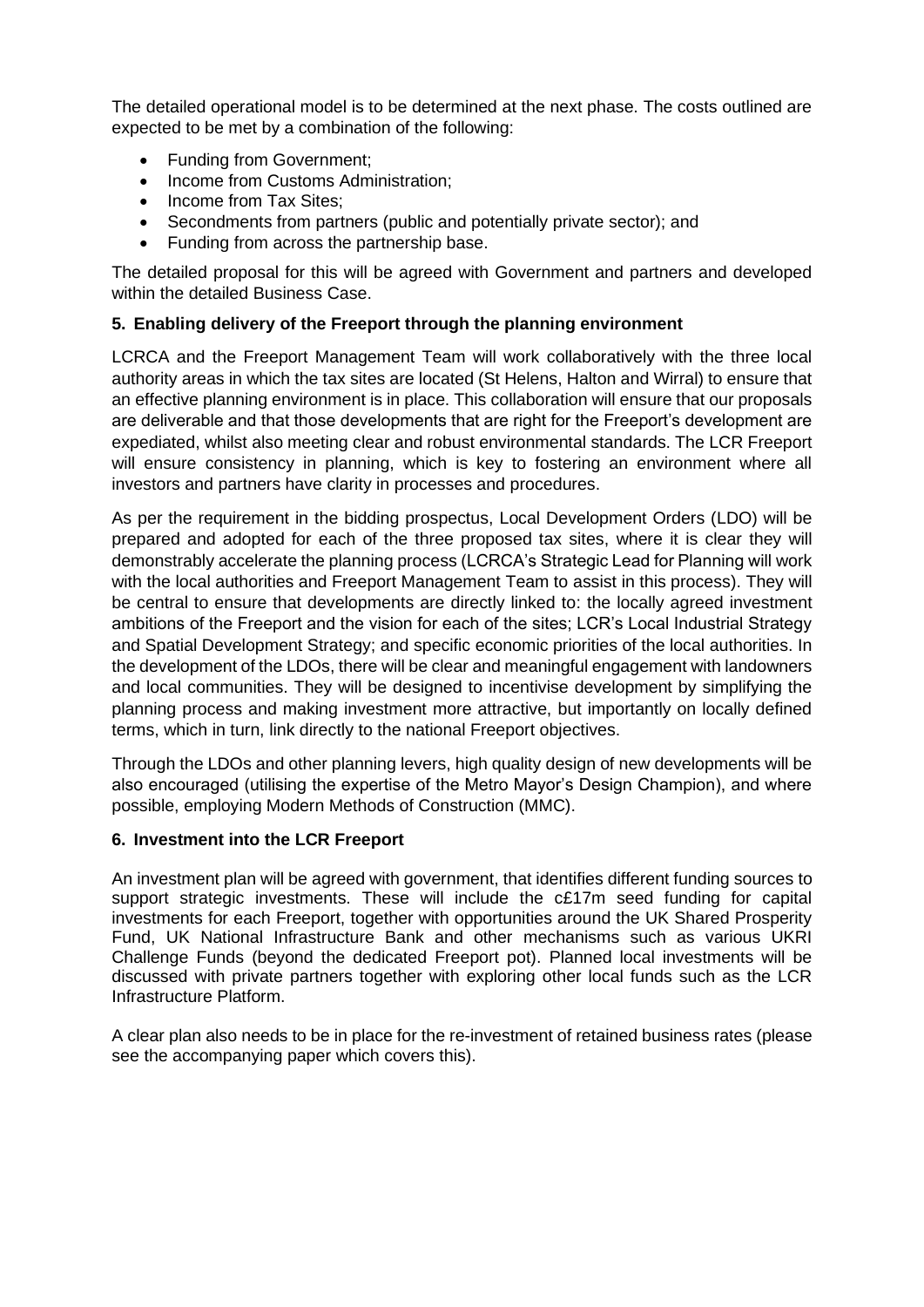# **7. Enabling Net Zero ambitions**

As highlighted above, LCR Freeport will give LCR the opportunity to contribute to UK wide carbon reduction goals by connecting the Port of Liverpool to sustainable freight routes that avoid the need for lengthy road transit. Our multi modal gateway will accelerate the move to decarbonised freight transit.

The City Region includes world leading innovation networks, with academic research and industrial partners in the vanguard of clean, non-fossil technologies. We aim to provide a showcase to demonstrate the value of these technologies in global operations, creating a skills and employment base that can be exported worldwide. In particular this will build on areas including existing investments in hydrogen production. The City Region has hydrogen assets at scale and the skills and knowledge base to support the industry as it transitions to the production of green hydrogen. Our programme of hydrogen-based interventions can dovetail our Tidal Power Project to further strengthen renewable energy diversification for the UK. Through the LCR Freeport there will be a significant opportunity to attract further FDI investment at scale to cement LCR's position as a leader in this area.

The Freeport will provide the ability to create zero carbon manufacturing and industrial hubs, connected by non-fossil freight to the rapidly decarbonising maritime industry. In keeping with the global nature of the Freeport, we intend to meet and exceed the ambitions for climate action demonstrated by international trading partners. The City Region will be a model of low carbon, sustainable future manufacturing and trading based on circular economy and zero waste principles.

The LCR Freeport will deliver a global exemplar for a net-zero future in line with our 2040 Climate Action Plan Guiding Principles, and will ensure that:

- New assets within the Freeport will be designed to be zero carbon where possible, with a minimal/zero-fossil approach as standard.
- All investments are appraised against a value framework that includes environmental, social and economic values.
- LCR Freeport will commit to monitoring progress and annual reporting on carbon, greenhouse gas emissions and corporate social responsibility, following the Government's SECR reporting as well as GRI aligned corporate social responsibility reporting.

# **8. The types of businesses and key sectors LCR Freeport will work with and attract**

Although there are no rigid criteria for the types of businesses LCR Freeport will be seeking to support and attract, it is important to outline at least the broad nature of industries who will be able to benefit. This links directly to another part of the bid criteria and illustrating the commercial demand for the LCR Freeport. Extensive business engagement has meant that we are able to determine some of the likely primary beneficiaries, both in terms of protecting iobs/businesses and supporting growth. Some of these include:

- Advanced manufacturing, in particular through:
	- Automotive supply chains. Large automotive firms hold particular interest in future tax sites and their ability to attract new supply chains that support electrification of cars within plants both in LCR and beyond (particularly important here are EU Deal implications for rules of origin for batteries and motors meaning UK based supply chains are critical).
	- Bio-pharma (vaccine and general medicine production): the sector has direct interest in customs benefits, as well as using the LCR Freeport to consolidate global operations and attract new FDI. Furthermore, there is potential to develop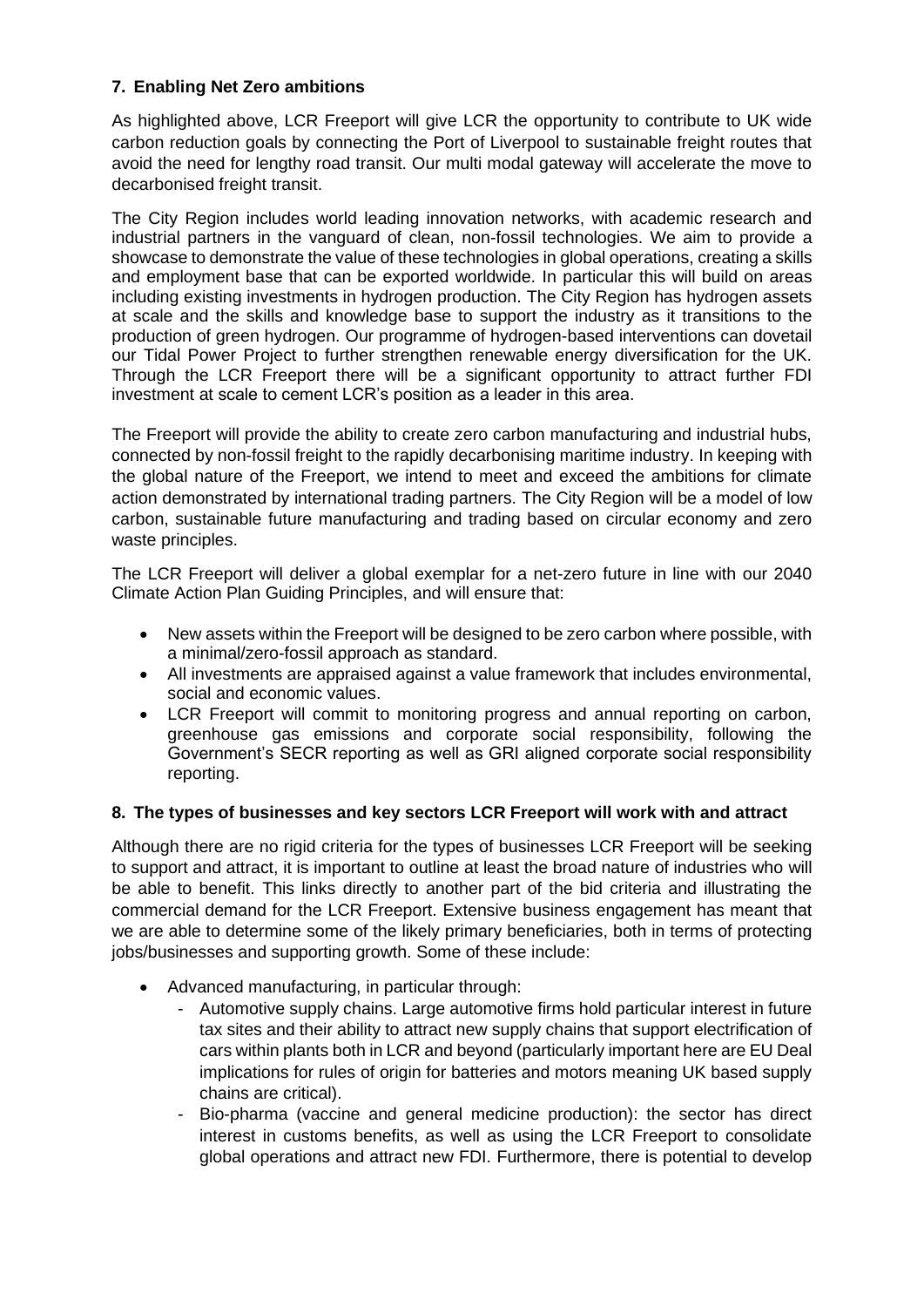UK future pandemic resilience working with the Government's Vaccine Task Force.

- Elements of chemical manufacturing, who, like other advanced manufacturing sectors, could realise the benefits of the LCR Freeport in future for new R&D and investments. This may be of particular importance given the shift to sustainable packaging and circular economy in plastics and other manufacturing.
- Clean Energy including hydrogen specific sectors (e.g. carbon capture and storage): there is already a strong cluster of activity within Halton (including Alstom's hydrogen trains centre), and with the inclusion of Port Weston and 3MG, this has the potential to expand significantly and build on City Region investments.
- Food manufacturing, which is likely to be of increased importance following the EU Deal and will be a part of the Parkside proposition.
- Maritime and Port sectors very much a cross-cutting sector across many industries, LCR has a strong heritage, and the Freeport will support further growth and spur cutting edge maritime innovation, much of this related to decarbonisation.
- Advanced logistics, which will be enabled partly through the multi-modal/gateway proposition and an LCR Common Logistics Platform.

The LCR Freeport will enable new R&D activity cross-cutting across the sectors and will also have secondary impacts on employment within service sectors. Increasing inward investment within the LCR Freeport will result in clustering, agglomeration effects, and spill-overs across the City Region. Legal, finance and other professional services business could therefore benefit through increased demand.

# **9. Realising skills and employment opportunities**

The resulting job opportunities arising and linked to Section 8 above, are expected to cross a range of disciplines and span entry level through to higher value-added jobs. Understanding the nature of these roles - many of which have and will continue to evolve as new technology advances - and ensuring that there is a suitably skilled supply of labour to meet the needs of employers, will be one of the key challenges for LCR Freeport partners.

LCR has a high-quality skills infrastructure to meet this challenge, and a number of interventions to build on. A long-established Skills and Employment Board has already delivered an array of key strategic workstreams, and the City Region has a strong track record of delivery, including working with sectors to deliver Skills for Growth Action Plans. Partners will work with key sectors investing in the LCR Freeport to enable future focused skills development, including those critical to digitisation and decarbonisation

Given the impact of COVID-19 to date, which has increased existing disparities across LCR, the Freeport proposition will enable the LCR partners to play a crucial role in addressing the Government's levelling up agenda and provide an opportunity to tackle some of the inequalities via a number of the industries that will seek to benefit from the proposal.

In order to maximise the benefits of the LCR Freeport for all communities, and ensure that growth is truly inclusive, plans for skills and employment interventions will be taken from the outset and embedded in the design, planning and implementation of all components of the Freeport. It will require commitments from all partners, coordinated through the Skills and Employment Board - involved in both the supply and demand for skills (i.e. colleges and employers) and intermediaries who play a key role in effectively brokering the two.

Development of the business case will involve a more thorough scoping of existing activity to identify any gaps in provision, and it will be particularly important that this addresses all potential client groups and provision of support from school through to CPD. At this stage it is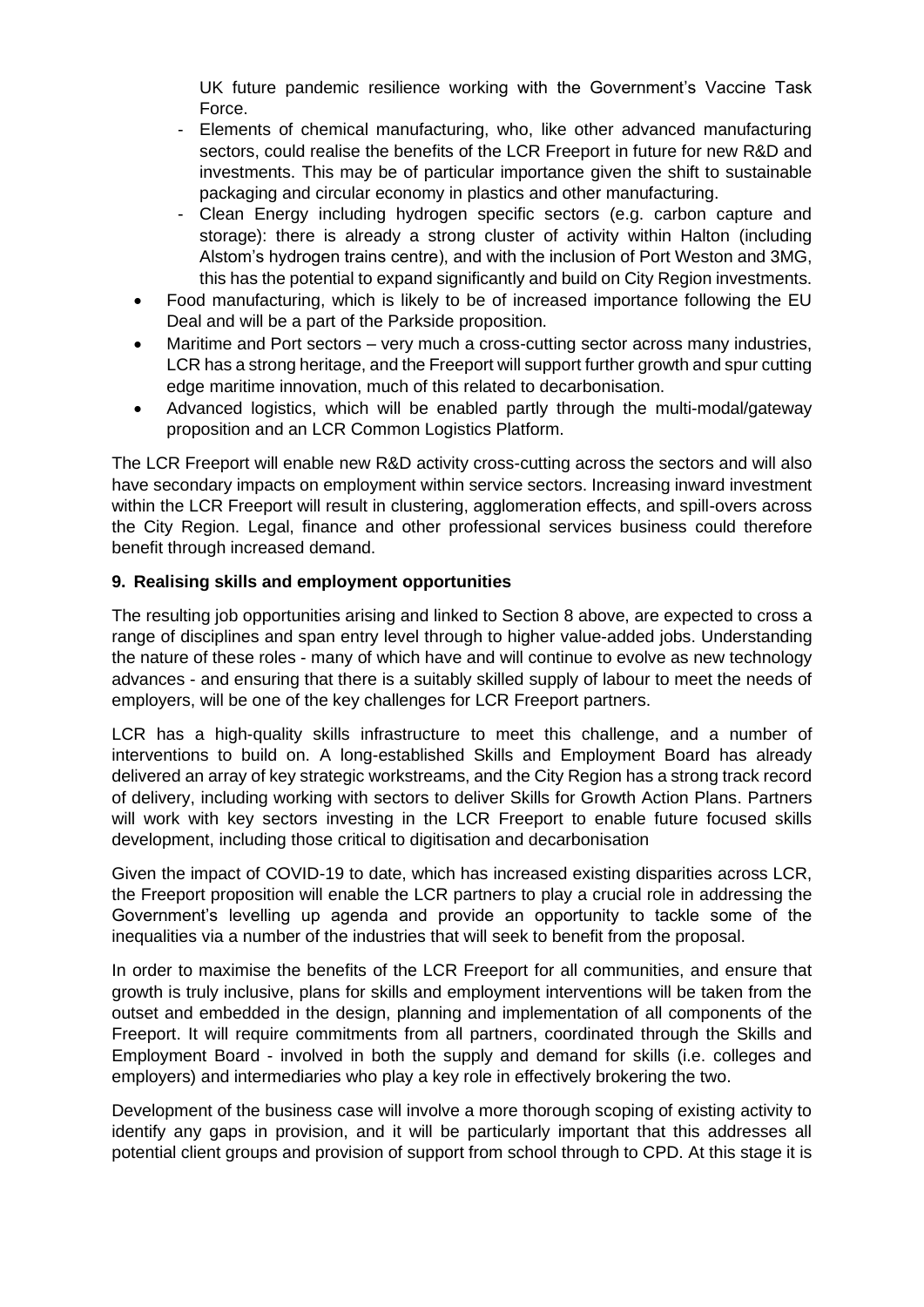envisaged that skills and employment support will involve a proactive programme of aligning skills and opportunity, focusing on:

- Raising aspirations
- Promoting equality and inclusivity (and widening participation)
- Supporting employer-led provision
- Ensuring that there is sufficient higher-level skills provision
- Providing routeways for new entrants and disadvantaged groups outside the labour market

This support will in turn be underpinned by flexible delivery; accessible, demand-led provision; ongoing monitoring; and the provision of up to date and timely labour market intelligence relating to those industries who are investing the LCR Freeport. Delivery will be strategically aligned through sector specific needs of the key Freeport industries, with approaches and actions built into the City Region's refreshed sector-based Skills for Growth plans.

## **10. Countering displacement effects**

Strong Freeport governance and management arrangements in LCR will mitigate displacement impacts. Key interventions will include:

- Discretion and control of funds and incentives through strong governance and management processes;
- Demonstrably additional, added value activity as central to core criteria and KPIs: primarily from new FDI and UK direct investment;
- Utilising Local Development Orders (LDOs) to specify types of investments and developments targeting specific clusters of specialist firms;
- Agreeing shared public sector-landowner visions for the tax sites, then embodying in Masterplans/LDOs which is then 'positioned' and marketed to optimal effect;
- Adopting established displacement policies from local enterprise zones (including from Wirral and Halton).

The above links to a key broader point, in that an LCR Freeport will be carefully designed to ensure benefits flow across the City Region and will not negatively impact existing opportunities. It will target activities that are complementary to, rather than duplicating what already exists.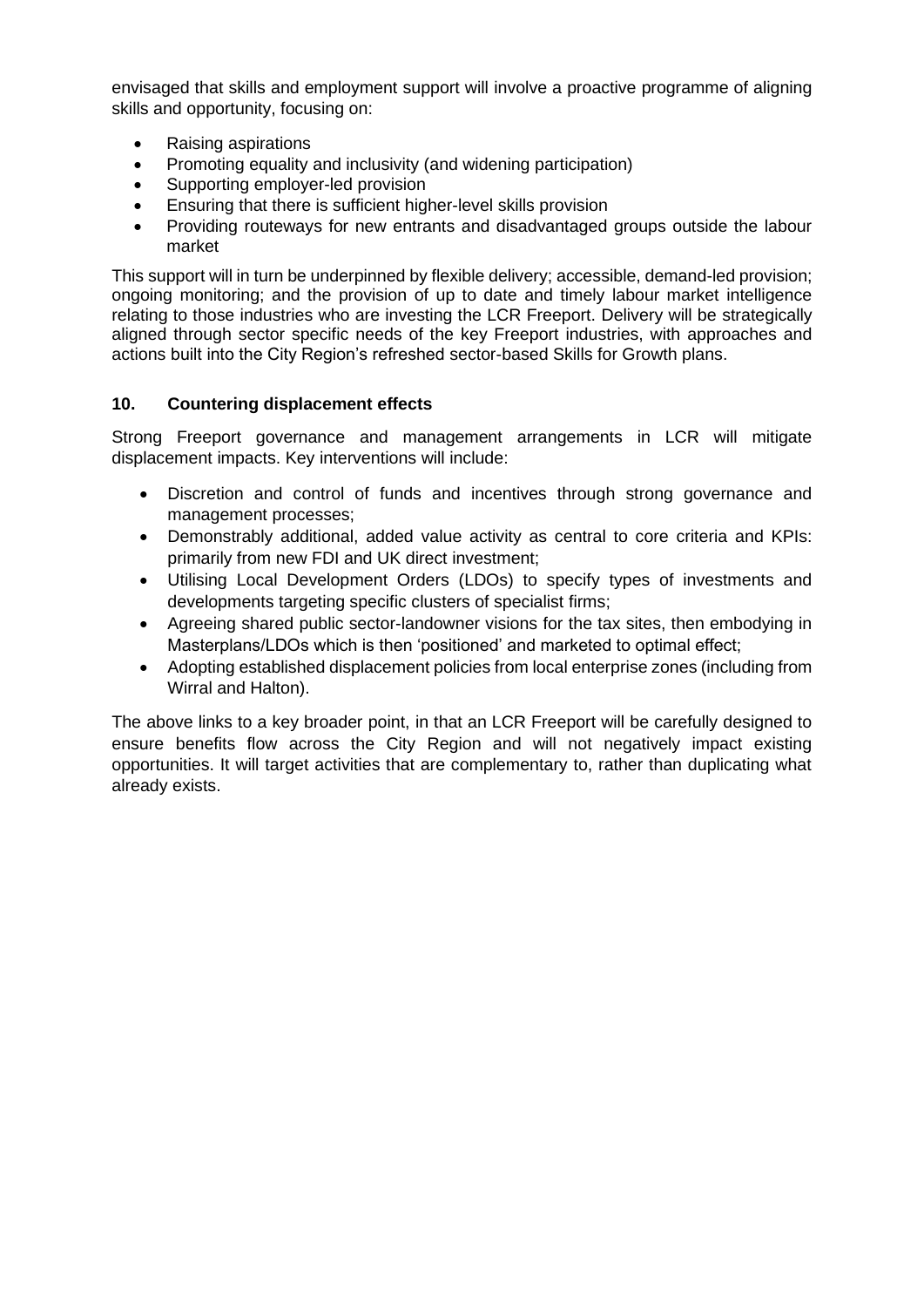# **Appendix 1: List and description of the Tax and Customs Sites**

## **Primary Customs Site – Port of Liverpool**

Former Liverpool Freeport and is central to the management and governance of the Freeport operation. PoL is a deep-water terminal capable of accommodating the post-Panamax fleet of containerships, taking advantage of primary West Coast container port position for trade with Ireland and Americas.

#### **3MG (Tax and Customs Site)**

3MG is well position for the future development of logistics, manufacturing and trade capability. It is already involved in Hydrogen development supporting capital investment in low carbon fuels and infrastructure. Covering 53ha, it is a strategic employment site with potential to enhance the range of key sectors.

#### **Parkside (Tax and Customs Site)**

This a major employment site is focused on logistics and manufacturing with onsite low carbon energy and future rail infrastructure. The site is the largest strategic site in the City Region with 161ha of development land across multiple ownerships. It will have road and future rail connectivity as well as strong economic links to key customers of the Port of Liverpool.

## **Wirral Waters (Tax and Customs Site)**

This is a major regeneration and employment site, part of the Wirral Waters Enterprise Zone. It embraces significant areas of dockside land capable of attracting a range of port-centric business, advanced manufacturing, innovation and research and development activity. This 100ha site offers Port connectivity to Primary Customs Site.

#### **Stobart Rail Terminal**

This site has existing rail services to EU rail terminals and daily services to Felixstowe. This site has an established role in supporting retail distribution and allowing beneficial delay of customs duty for goods received out of season. It also has previous experience of operating as an Inland Clearance Depot.

#### **Port Weston**

10ha of port-centric development land adjacent to the Manchester Ship Canal supporting a range of key sectors and opportunities as outlined in this proposal.

#### **Knowsley Rail Terminal**

Currently operating 1 train per day in and out with potential for significant growth, with additional rail capability and 6 acres of additional warehousing capacity. Opportunity to link to southern ports by rail, reducing HGV miles.

#### **Atlantic Park**

Located 2miles from the Port of Liverpool, significant capacity for support facilities, warehousing, distribution, logistics and office space.

#### **Port Garston**

Significant bulk cargo port, importing a range of materials for key sectors with road and rail connectivity.

#### **Liverpool John Lennon Airport**

Aviation component of the LCR Freeport, managed by Wynne Aviation, supporting high value, rapid freight solutions across a range of sectors to global markets. The 8ha site offers aviation logistics support to all freeport sites.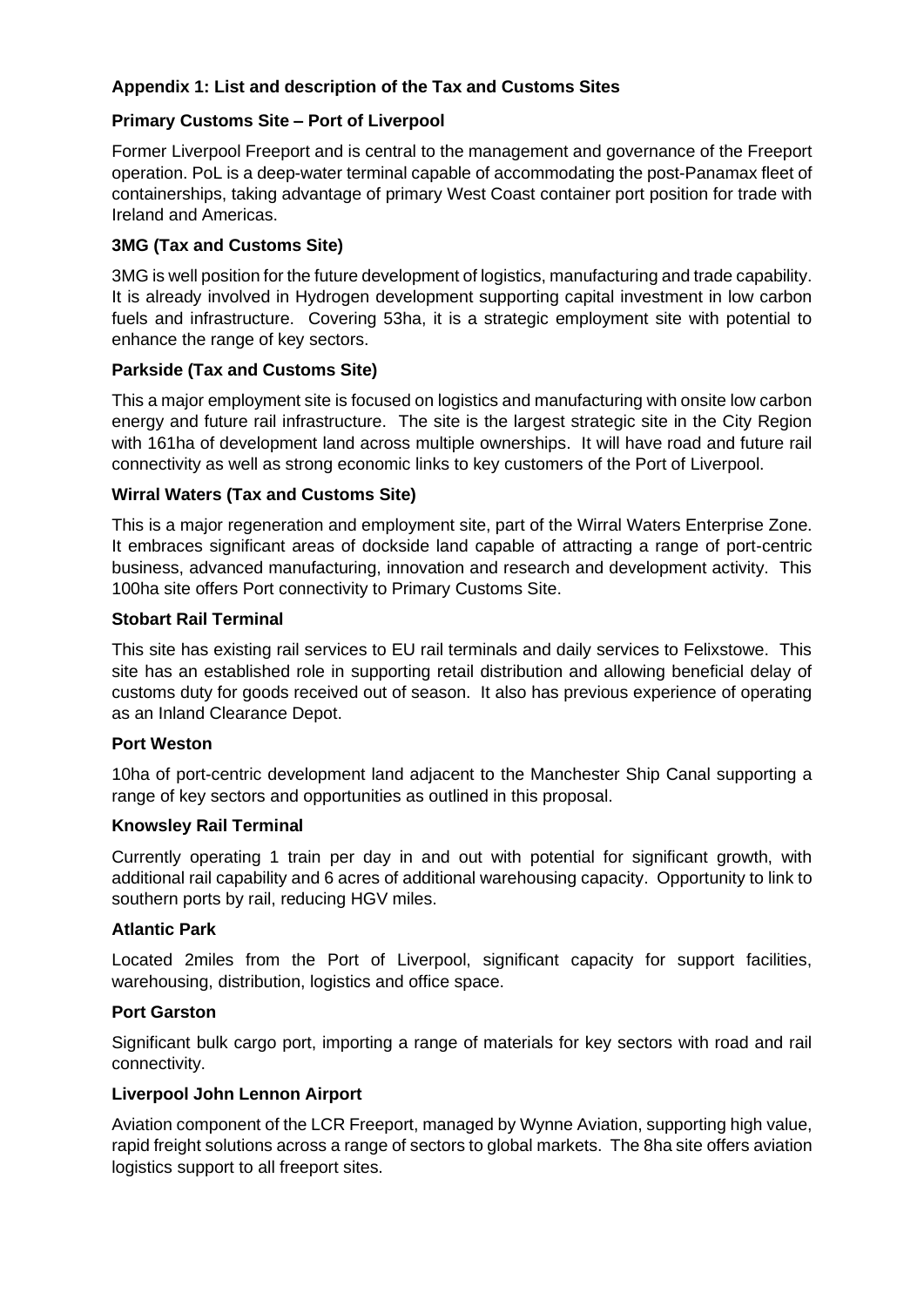# **Port Salford**

This site offers a Strategic Freight Interchange, with future rail, port and road access with scope for 1.5m sq. ft. of warehousing capability, directly linked to Port of Liverpool via rail and the Manchester Ship Canal. 60ha Major employment site, supporting regional logistics business and business in the Liverpool City Region.

#### **Stanley Industrial Estate**

Stanley Industrial Estate is already the home of a number of large distribution and manufacturing companies, including: DHL, ASDA, Great Bear Distribution, Trelleborg and Sanko Gosei. It is close to the POL Freeport with 17 hectares of development land available.

#### **AstraZeneca (Liverpool) and TEVA**

Two major bio-pharma sites in Liverpool and Halton with opportunities to enhance investment, research and development through their involvement in their Freeport.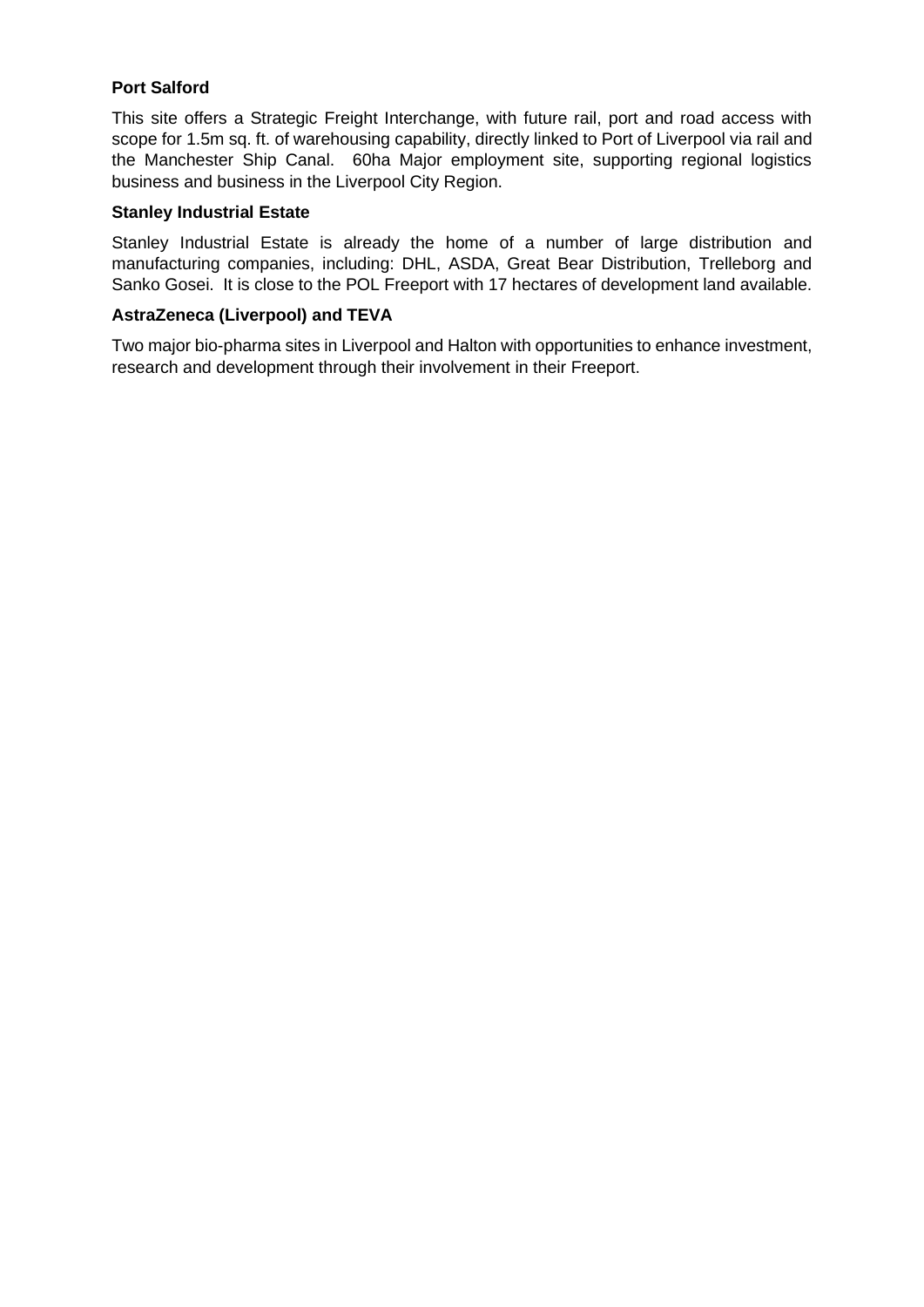#### **Appendix 2: LCR Freeport Logic Model**

Liverpool City Region Freeport Logic Model

#### **Contextual factors and external influences**

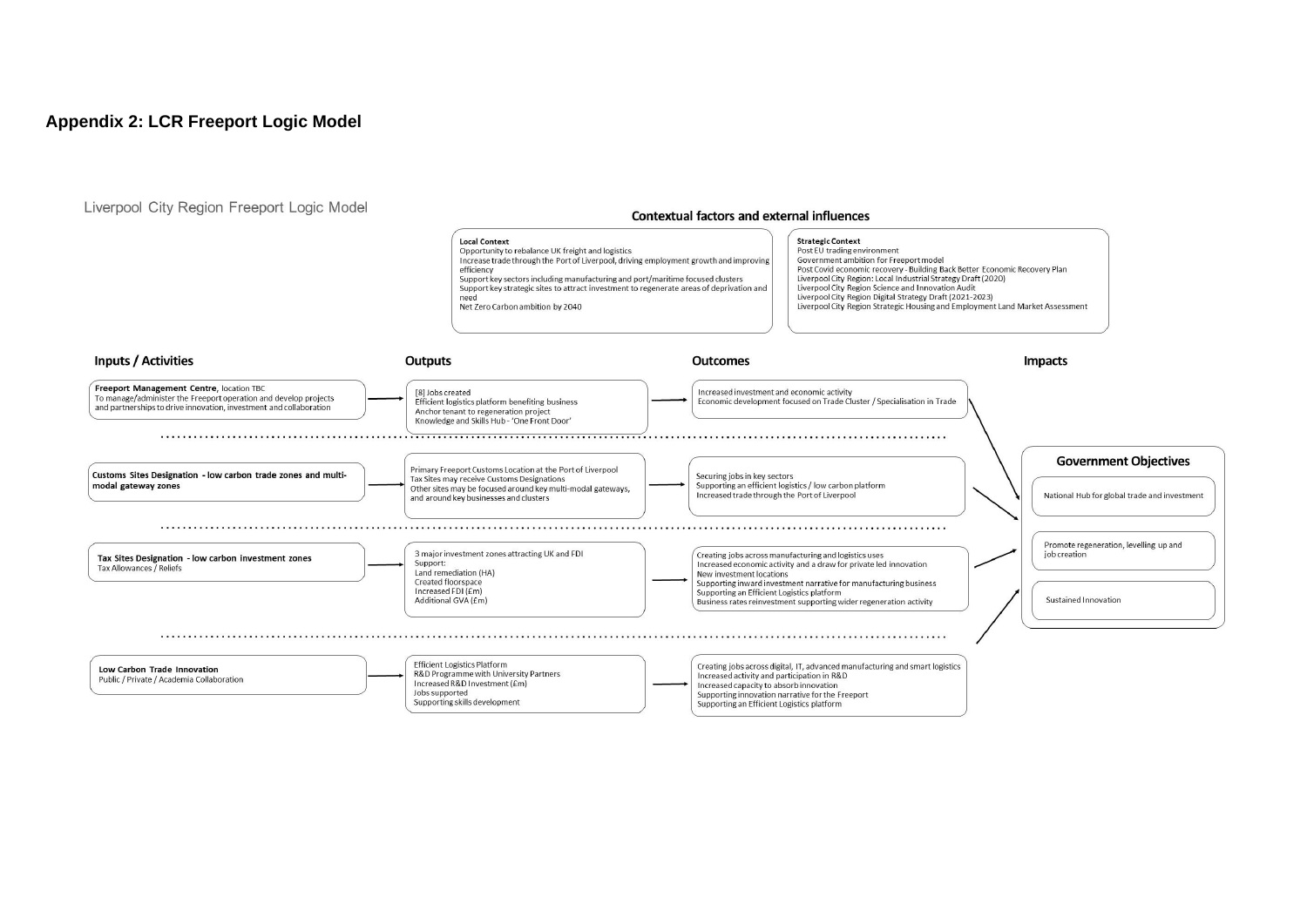# **Appendix 3: LCR Freeport Implementation Plan**

# **Liverpool City Region Freeport - Implementation Plan**

| Timeframe (months)                                                                                                                                                                                            | Decision | $-6$ | $-5$ | $-4$ | $-3$ | $-2$ | $-1$ | Approval | 1 | $\overline{2}$ | $\overline{3}$ | $\Lambda$ | 5 | 6 | $6 - 12$ | $12 - 24$ |
|---------------------------------------------------------------------------------------------------------------------------------------------------------------------------------------------------------------|----------|------|------|------|------|------|------|----------|---|----------------|----------------|-----------|---|---|----------|-----------|
| <b>Business Planning</b>                                                                                                                                                                                      |          |      |      |      |      |      |      |          |   |                |                |           |   |   |          |           |
| Outline - Full Business Case                                                                                                                                                                                  |          |      |      |      |      |      |      |          |   |                |                |           |   |   |          |           |
| Legal Process - JV                                                                                                                                                                                            |          |      |      |      |      |      |      |          |   |                |                |           |   |   |          |           |
| <b>Gateway Policies</b>                                                                                                                                                                                       |          |      |      |      |      |      |      |          |   |                |                |           |   |   |          |           |
| Freeport Investment Strategy                                                                                                                                                                                  |          |      |      |      |      |      |      |          |   |                |                |           |   |   |          |           |
| <b>Governance and Management</b><br>LEP, Business Cluster Engagement<br>Shadow Implementation Team<br>Freeport Management Team<br>Shadow Board<br>Refinement of Governance in<br>consultation with Government |          |      |      |      |      |      |      |          |   |                |                |           |   |   |          |           |
|                                                                                                                                                                                                               |          |      |      |      |      |      |      |          |   |                |                |           |   |   |          |           |
|                                                                                                                                                                                                               |          |      |      |      |      |      |      |          |   |                |                |           |   |   |          |           |
|                                                                                                                                                                                                               |          |      |      |      |      |      |      |          |   |                |                |           |   |   |          |           |
|                                                                                                                                                                                                               |          |      |      |      |      |      |      |          |   |                |                |           |   |   |          |           |
| Appoint Independent Chair                                                                                                                                                                                     |          |      |      |      |      |      |      |          |   |                |                |           |   |   |          |           |
| Freeport Management Board                                                                                                                                                                                     |          |      |      |      |      |      |      |          |   |                |                |           |   |   |          |           |
| <b>Freeport Management Centre</b>                                                                                                                                                                             |          |      |      |      |      |      |      |          |   |                |                |           |   |   |          |           |
| Identify Office Location                                                                                                                                                                                      |          |      |      |      |      |      |      |          |   |                |                |           |   |   |          |           |
| Fit-out and Occupation                                                                                                                                                                                        |          |      |      |      |      |      |      |          |   |                |                |           |   |   |          |           |
| Procurement of IT Partner                                                                                                                                                                                     |          |      |      |      |      |      |      |          |   |                |                |           |   |   |          |           |
| <b>Customs Site Arrangements</b>                                                                                                                                                                              |          |      |      |      |      |      |      |          |   |                |                |           |   |   |          |           |
| Dev. & Imp of Freeport Platform<br>Roll Out Freeport Operations                                                                                                                                               |          |      |      |      |      |      |      |          |   |                |                |           |   |   |          |           |
| Security and Operations Protocols                                                                                                                                                                             |          |      |      |      |      |      |      |          |   |                |                |           |   |   |          |           |
|                                                                                                                                                                                                               |          |      |      |      |      |      |      |          |   |                |                |           |   |   |          |           |
| <b>Tax Site Investments</b><br>Tax Increment Finance Funds                                                                                                                                                    |          |      |      |      |      |      |      |          |   |                |                |           |   |   |          |           |
| Local Development Orders                                                                                                                                                                                      |          |      |      |      |      |      |      |          |   |                |                |           |   |   |          |           |
| Gov Freeport Funding (planning)                                                                                                                                                                               |          |      |      |      |      |      |      |          |   |                |                |           |   |   |          |           |
| Gov Freeport Funding (delivery)                                                                                                                                                                               |          |      |      |      |      |      |      |          |   |                |                |           |   |   |          |           |
| Innovation, Skills and Comms                                                                                                                                                                                  |          |      |      |      |      |      |      |          |   |                |                |           |   |   |          |           |
| Coordination of Innovation Prog.                                                                                                                                                                              |          |      |      |      |      |      |      |          |   |                |                |           |   |   |          |           |
| Skills and People Theme                                                                                                                                                                                       |          |      |      |      |      |      |      |          |   |                |                |           |   |   |          |           |
| Low Carbon Theme                                                                                                                                                                                              |          |      |      |      |      |      |      |          |   |                |                |           |   |   |          |           |
| Comms and Marketing                                                                                                                                                                                           |          |      |      |      |      |      |      |          |   |                |                |           |   |   |          |           |
|                                                                                                                                                                                                               |          |      |      |      |      |      |      |          |   |                |                |           |   |   |          |           |
|                                                                                                                                                                                                               |          |      |      |      |      |      |      |          |   |                |                |           |   |   |          |           |



Draft for comment, 26/1/2021



**LIVERPOOL METROMAYOR**<br>CITY REGION LIVERPOOL CITY REGION